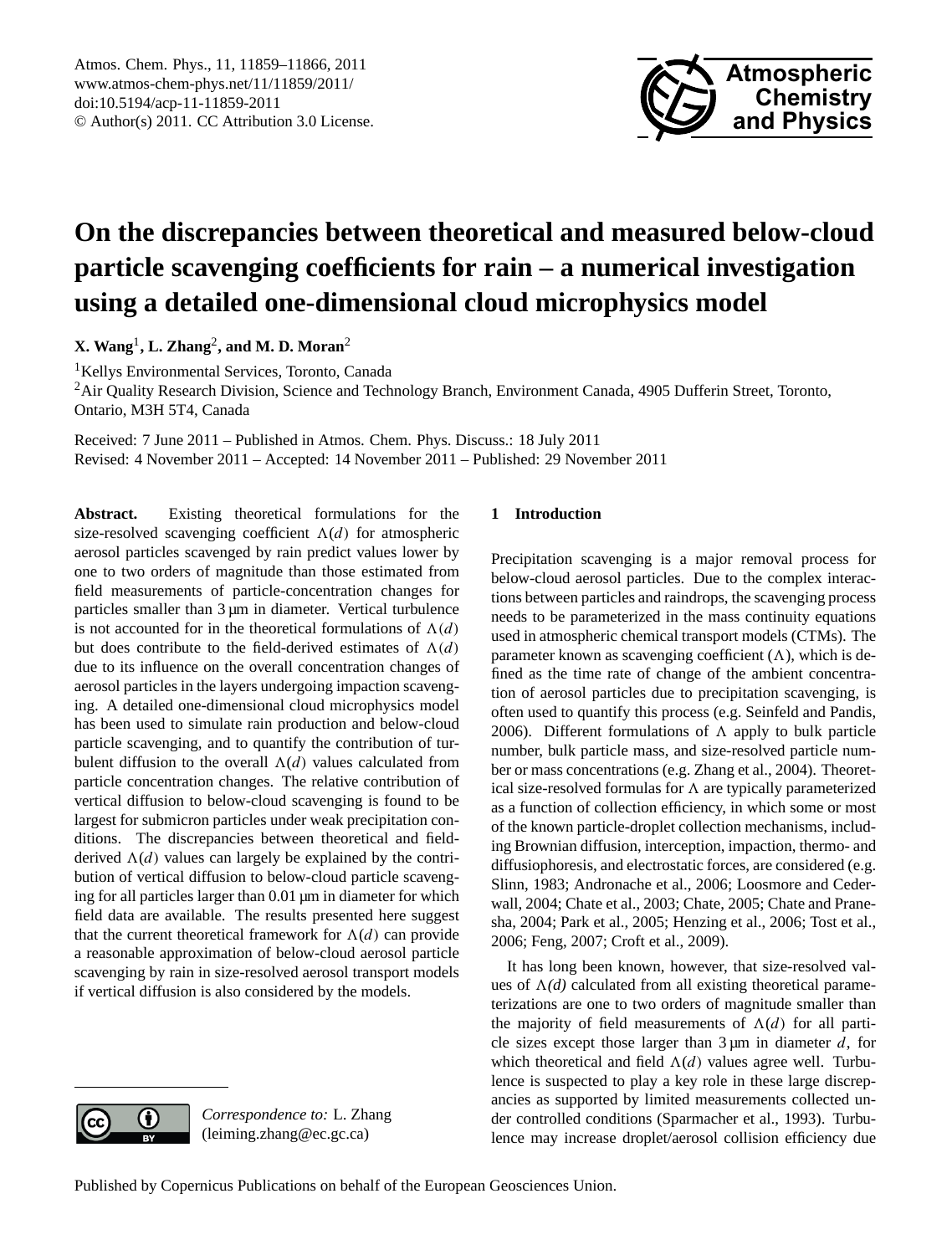to turbulent flow fluctuations (Grover and Pruppacher, 1985; Khain and Pinsky, 1997). Turbulent diffusion in the atmospheric boundary layer may increase the mixing of particle and droplet populations and thus increase their collision frequencies. Turbulent diffusion may also transport aerosol particles from the subcloud layer into the cloud layer followed by in-cloud scavenging (Andronache et al., 2006).

In the present study we have employed a detailed onedimensional aerosol-cloud microphysics numerical model to investigate the contribution of vertical turbulent diffusion to overall below-cloud aerosol particle scavenging. If this contribution could be quantified, we would have a better idea of whether or not there is a need to modify existing theoretical  $\Lambda(d)$  formulations. CARMA (Community Aerosol and Radiation Model for Atmospheres), the detailed aerosolcloud microphysics model that has been used in this study, was originally developed at the NASA Ames Research Center (Toon et al., 1988; Ackerman et al., 1995) and was later modified by Zhang et al. (2004) to produce light precipitation from low-level warm stratiform clouds in order to study below-cloud precipitation scavenging by rain. A similar approach is used here to produce rain with intensities from 0.1 to 5 mm h−<sup>1</sup> for studying below-cloud aerosol particle scavenging (i.e. "wash-out") under conditions with and without the presence of vertical turbulent diffusion. The numerical simulation results provide some guidance on the source of the differences between theoretical formulations and field measurements of  $\Lambda(d)$  and on future research needs.

# **2 Methodology**

# **2.1 Model formulation**

A brief description of the theoretical basis for and the algorithms used in CARMA is provided below; additional details may be found in Toon et al. (1988) and Ackerman et al. (1995). Conceptually, two distinct particle populations are considered in this cloud microphysics model, one corresponding to unactivated aerosol particles and the other to liquid droplets, including both cloud droplets and raindrops. One-dimensional continuity equations of identical form apply to the two particle populations:

$$
\frac{\partial C}{\partial t} = \frac{C}{\rho} \frac{\partial \rho w}{\partial z} - \frac{\partial}{\partial z} [(w - V_f)C] + \frac{\partial}{\partial z} [K_z \rho \frac{\partial (C/\rho)}{\partial z}] + P - L \quad (1)
$$

where  $C(d, z, t)$  (m<sup>-3</sup> µm<sup>-1</sup>) is the number concentration of either particle population for a size bin and is a function of particle diameter  $d$  ( $\mu$ m), vertical height  $z$  (m), and time  $t$ (s);  $C(d, z, t)$ *dd* represents the mean number concentration  $(m^{-3})$  of particles or droplets having diameter between d and  $d+dd$ ;  $\rho(z,t)$  is the density of dry air (kg m<sup>-3</sup>);  $w(z,t)$  is the vertical air velocity (m s<sup>-1</sup>);  $V_f(d,z)$  is the particle setting velocity (m s<sup>-1</sup>) for each of the particle populations;  $K_z(z)$ is the vertical diffusion coefficient  $(m^2 s^{-1})$ ; and P and L

represent production and loss terms, respectively, of particles or droplets due to microphysical processes.

The first term on the right side of Eq. (1) represents the horizontal divergence that compensates for any changes in air density due to vertical convergence. The second term represents the divergence of the vertical flux due to vertical advection and sedimentation. The third term represents the divergence of the vertical flux due to turbulent diffusion. Lastly, the production and loss terms include the following processes: (i) activation of aerosol particles (i.e. cloud nuclei) into cloud droplets; (ii) condensation/evaporation of droplets; and (iii) collision-coalescence of particle pairs (self-coagulation), droplet pairs, and particle-droplet pairs (collection). Note that aerosol activation is a loss process for particles but a production process for droplets; full evaporation of droplets is a loss process but a production process for particles; and collision-coalescence is a loss process for particles only, droplets only, or both particles and droplets. The two continuity equations are thus coupled via the  $P$  and L terms. As well, the theoretical formulation of the scavenging coefficient represents the aggregate impact of the P and L terms mentioned above.

The treatment for the collection processes for particledroplet pairs in CARMA takes into account the contributions from Brownian motion, convective Brownian diffusion enhancement, and the gravitational collection of particles by droplets because of differences in their fall speeds. The algorithms for the first two collection processes follow the formulas given by Jacobson (2005). The gravitational collection efficiency is treated as the product of collision efficiency and coalescence efficiency. The collision efficiencies are interpolated from a look-up table given by Vohl et al. (2007) which was derived from laboratory experiments. The table provides collision efficiency values for a wider range of collector particle sizes (i.e. from 20 to 1200 µm in diameter) than previous existing tables (e.g. Hall, 1980). The formulation of Beard and Ochs (1984) is employed for coalescence efficiency.

Note that one limitation of even the detailed microphysical formulation used by CARMA for testing the impact of flow turbulence on collection efficiency is that vertical turbulent diffusion is treated as a separate process from the particledroplet collision-coalescence process. Thus, enhancement of collection efficiency by turbulence cannot be modeled directly, but the subgrid-scale mixing of both particle and droplet populations is accounted for, which has the effect of increasing collision frequencies through increased mixing and contact of the two populations.

# **2.2 Model configuration**

The vertical domain of the model is specified to go from the surface to 6 km with 141 unevenly spaced vertical levels. For the vertical discretization, 10 m is chosen for the lowest of the 141 layers, gradually increasing to 40 m at 400 m, and then held at 40 m up to the model top. A vertical velocity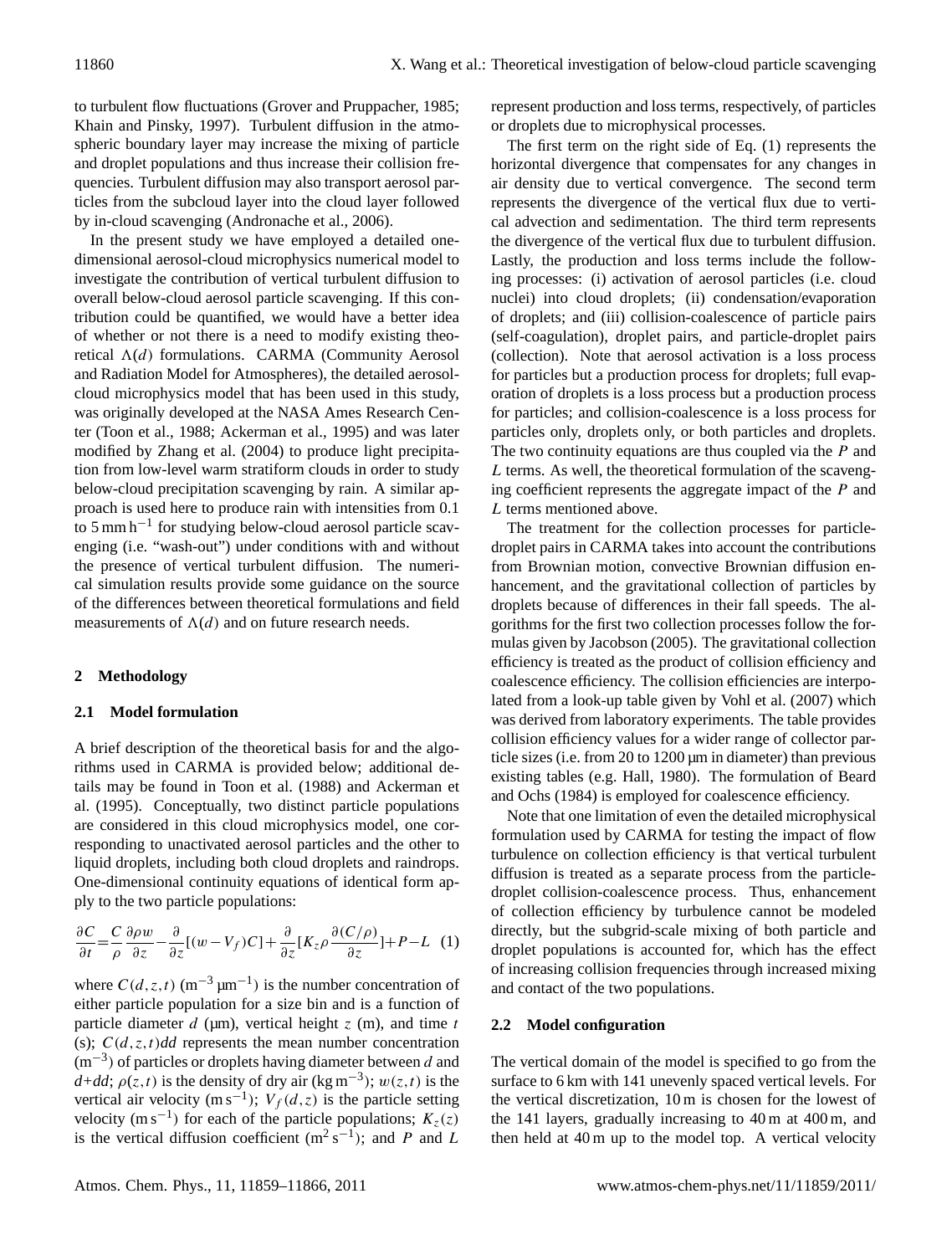profile is prescribed, with peak values at the initial cloud mid-height at 2250 m and decreasing to zero at both the initial cloud base (1000 m) and cloud top (3500 m), to form the cloud layer and subsequent precipitation. The peak vertical wind of  $0.15 \text{ m s}^{-1}$  is used to drive the model to generate weak and moderate precipitation and  $0.45 \text{ m s}^{-1}$  is used to generate strong precipitation. These values are based on field measurements as referenced in Zhang et al. (2004). For example, Yum and Hudson (2001) pointed out that the mean vertical velocity inside stratiform clouds is usually less than  $0.5 \text{ m s}^{-1}$  while peak values can be larger than  $2 \text{ m s}^{-1}$ . For convective clouds, the vertical wind velocity in cloud can be of the order of  $1.0 \text{ m s}^{-1}$  or more (e.g. Nober and Graf, 2005).

The vertical diffusion coefficient  $K<sub>z</sub>$  is parameterized according to Brost and Wyngaard (1978):

$$
K_z = \kappa u_* z (1 - \frac{z}{h})^{1.5} (1 - B \frac{d\theta}{dz}),
$$
 (2)

where  $\kappa$  is the von Kármán constant (=0.4),  $u_*$  is the friction velocity,  $h$  is the boundary-layer height,  $B$  is an empirical constant, taken to be  $40 \text{ m K}^{-1}$ , and  $\theta$  is potential temperature.

Two sets of 50 size bins are used to represent the aerosol particle and droplet size distributions in the integration of Eq. (1). The bin diameters ranged from  $0.001$  to  $100 \mu m$  for aerosol particles and from 1 µm to 10 mm for droplets; constant volume ratios of 2.12 and 1.78, respectively, are specified between successive bins. Since cloud droplets as small as a few microns and raindrops as large as a few millimeters in diameter are considered in this cloud microphysics model, it is necessary to use a large number of size bins to cover this large range of hydrometeor sizes. Note, however, that this does not mean that small droplets can reach the Earth's surface, given their very small fall velocities and the upward grid-scale vertical velocity that has been prescribed. Thus, concentrations of small droplets are not significantly different from zero at below-cloud levels.

The initial three-mode, rural-type size distribution of the aerosol particles, their chemical composition and vertical distribution, and the initial conditions of vertical profiles of temperature and relative humidity that are specified, follows Zhang et al. (2004). CARMA has then been integrated forward in time in each simulation with this configuration and a time step of 10 s.

## **2.3 Sensitivity test design**

By specifying different peak vertical velocities at the center of the designed cloud layer, with cloud base at 1000 m and cloud top at 3500 m, different precipitation intensities near the surface can be obtained at different integration times. Three precipitation intensities, representing weak  $(0.1 \text{ mm h}^{-1})$ , moderate  $(1 \text{ mm h}^{-1})$ , and strong  $(5 \text{ mm h}^{-1})$ precipitation, respectively, are chosen for the present study. For each of these three precipitation intensities, four sensitivity tests have been conducted using different vertical profiles

of the vertical diffusion coefficient  $K_z$  for a total of 12 simulations. Test 1 represents the situation with no vertical diffusion  $(K_z = 0)$ , while Tests 2 to 4 correspond to extremely weak, relatively weak, and strong vertical diffusion conditions, respectively (see Fig. 1 for the  $K<sub>z</sub>$  profiles used for Tests 2 to 4).

Once the precipitation intensity at near-surface levels reaches one of the three specific values designed for our sensitivity tests (i.e. 0.1, 1, and 5 mm  $h^{-1}$ ), the below-cloud particle number concentration profile is restored to its initial profile for the purpose of tracking concentration changes in order to calculate the size-resolved scavenging coefficient  $\Lambda(d)$ using the formula (e.g. Seinfeld and Pandis, 2006)

$$
\Lambda(d) = -\frac{1}{\Delta t} \frac{C(d, t_2) - C(d, t_1)}{C(d, t_1)},
$$
\n(3)

where  $C(d,t_1)$  and  $C(d,t_2)$  are particle number concentrations at the beginning and end, respectively, of a time period  $\Delta t$ . Note that while meteorological variables are assigned at grid levels, concentrations are assigned at grid half-levels. Also, to avoid any artificial effect of the lower boundary conditions, model results from the second-lowest model halflevel (16 m mid-layer height as marked in Fig. 1) are used for the  $\Lambda(d)$  calculation.

The 12 model runs described above are conducted for relatively short time periods in order to keep the precipitation intensities close to the design values (see also next section). Results from these 12 runs are shown in Fig. 2 and Table 1. An additional set of model runs (with no fixed precipitation intensity but aiming for weak precipitation) is also conducted for a much longer period to confirm the results from the first 12 runs (see Sect. 3.2).

#### **2.4 Methodological factors to consider**

#### **2.4.1** Choice of time interval  $\Delta t$  to estimate  $\Lambda(d)$

Due to the change of model-predicted precipitation intensity with time, the  $\Delta t$  value chosen for Eq. (3) cannot be too large if we want to compare model-based  $\Lambda(d)$  values conducted under specific precipitation rate conditions (0.1, 1.0, and 5.0 mm h−<sup>1</sup> ) with field measurements. For the first two cases (0.1 and  $1.0 \text{ mm h}^{-1}$ ), the modeled precipitation rate maintains a relatively constant value for a period of 20 min whereas for the third case, the precipitation rate only stays close to 5.0 mm h<sup>-1</sup> for ~6 min. Thus,  $\Delta t$  values of 20, 20, and 6 min are chosen for  $\Lambda(d)$  calculations using Eq. (3) (see Table 1). Using a value of 20 min for  $\Delta t$  is also reasonable considering that the major applications of the theoretical "scavenging coefficient" formulas are to numerical airquality models and the time step in these models is typically on the order of 20 min.

It should be noted that in the real world it takes hours under weak precipitation conditions for scavenging to remove a detectable amount of submicron particles. Thus, in field experiments, the time period considered for measuring particle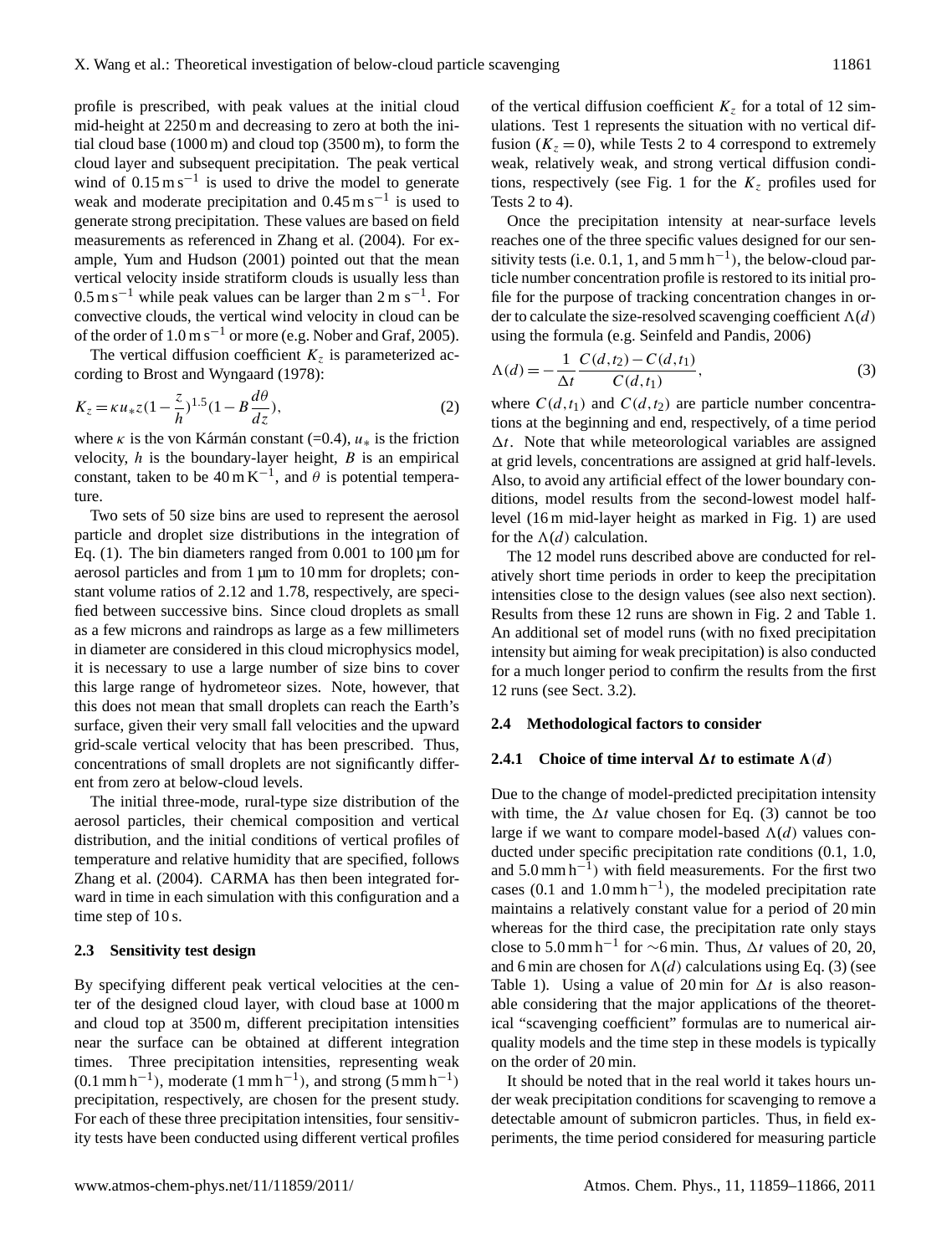

**Fig. 1.** Vertical profiles of the vertical diffusion coefficient  $K_z$ used for the sensitivity tests in which the boundary-layer height was chosen to be 200, 1000, and 1500 m, respectively. The horizontal dashed line marks the 16-m model half level.

concentrations (before, during, and after rain events) has to be more than a few hours in order to generate any meaningful scavenging coefficient values; e.g. the amount scavenged has to be larger than the instrument detection limit and the measurement uncertainties. These concerns will not be an issue in numerical model studies, so we have the liberty to choose a much smaller  $\Delta t$  value. It should be further noted that  $\Lambda(d)$  calculated from Eq. (3) for slow-scavenged (e.g. submicron) particles will not differ significantly when using different  $\Delta t$  values (e.g. from 20 min to 6 h). However, the use of a too large  $\Delta t$  value in Eq. (3) will cause  $\Lambda(d)$  to be underestimated for fast-scavenged (e.g. supermicron) particles due to the exponential decay of particle concentrations during the precipitation scavenging process.

#### **2.4.2** Processes contributing to  $\Lambda(d)$  estimates

The scavenging coefficient  $\Lambda(d)$  calculated from the theoretical formulations only accounts for the process of dropletparticle collection whereas  $\Lambda(d)$  calculated from Eq. (3) accounts for the concentration changes predicted by the full Eq. (1) and may include contributions from all of the processes considered, including turbulent diffusion, advection, sedimentation, and all of the microphysical production and loss processes. These processes are the main factors determining the fate of atmospheric aerosols during precipitation (Laakso et al., 2003).

Horizontal advection may affect field measurements of aerosol concentration if the background air mass changes between measurements due to relatively long sampling periods. However, such air-mass changes can easily be recognized based on analysis of related meteorological parameters such



**Fig. 2.** Size-resolved scavenging coefficient  $\Lambda(d)$  for three precipitation intensities R calculated from model-predicted concentration changes at 16 m height for tests with and without vertical turbulent diffusion (four solid colored lines). Also shown are scavenging coefficients from two theoretical parameterizations (two black lines) representing the range of existing theoretical formulations. Available measurements of  $\Lambda(d)$  are copied from Wang et al. (2010) and are shown by various symbols.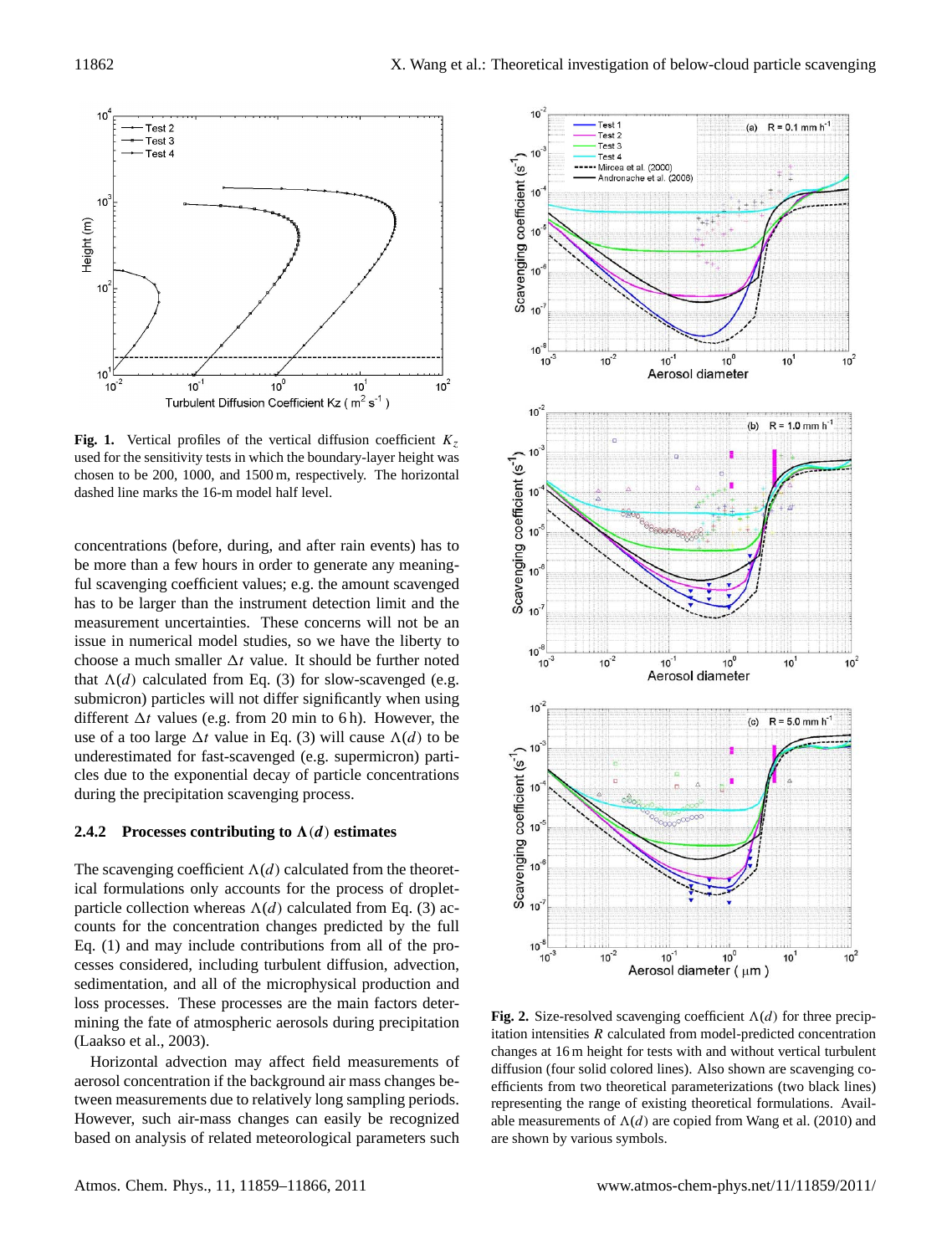**Table 1.** Percentage removal  $(\eta(d) = -\Delta C(d)/C(d) \times 100\%)$  and the corresponding scavenging coefficient  $\Lambda(d)$  (×10<sup>-5</sup> s<sup>-1</sup>) at 16 m predicted from Eq. (3) for five selected particle sizes ( $d = 0.005, 0.05, 0.5, 2.0$  and  $5.0 \,\text{\m{mm}}$ ) from the four  $K_z$  sensitivity tests ( $K_z = 0, 0.013$ , 0.15 and 1.5 m<sup>2</sup> s<sup>-1</sup> at 16 m) under three precipitation intensities ( $\overline{R}$  = 0.1, 1.0 and 5.0 mm h<sup>-1</sup>).

| $Kz$ Sensitivity Tests                                                        |                           | Test 1                                               | Test 2                                               | Test 3                                                       | Test 4                                                |
|-------------------------------------------------------------------------------|---------------------------|------------------------------------------------------|------------------------------------------------------|--------------------------------------------------------------|-------------------------------------------------------|
| Particle diameter $(d, \mu)$                                                  |                           | $0.005$ $0.05$ $0.5$ $2.0$ $5.0$                     | $0.005$ $0.05$ $0.5$ $2.0$ $5.0$                     | $0.005$ $0.05$ $0.5$ $2.0$ $5.0$                             | $0.005$ $0.05$ $0.5$ $2.0$ $5.0$                      |
| $R = 0.1$ mm h <sup>-1</sup><br>$\Delta t = 1200 \text{ s}$<br>$P = 0.033$ mm | $\eta(d)$<br>$\Lambda(d)$ | 0.18 0.01 0.01 0.10 0.91<br>0.15 0.01 0.01 0.08 0.76 | 0.22 0.04 0.04 0.14 0.98<br>0.18 0.04 0.03 0.12 0.82 | $0.60$ $0.42$ $0.42$ $0.57$ 1.61<br>0.50 0.35 0.35 0.48 1.35 | 4.19 4.02 4.02 4.20 4.82<br>3.50 3.35 3.35 3.50 4.02  |
| $R = 1.0$ mm h <sup>-1</sup><br>$\Delta t = 1200 \text{ s}$<br>$P = 0.33$ mm  | n(d)<br>$\Lambda(d)$      | 1.79 0.10 0.02 0.22 5.49<br>1.49 0.08 0.02 0.18 4.58 | 1.82 0.13 0.06 0.27 5.57<br>1.52 0.11 0.05 0.22 4.64 | 2.22 0.52 0.44 0.71 5.40<br>1.85 0.43 0.37 0.59 4.50         | 5.54 3.82 3.70 3.74 6.19<br>4.62 3.19 3.08 3.12 5.16  |
| $R = 5.0$ mm h <sup>-1</sup><br>$\Delta t = 360$ s<br>$P = 0.5$ mm            | $\eta(d)$<br>$\Lambda(d)$ | 0.88 0.05 0.01 0.17 9.07<br>2.45 0.15 0.04 0.47 25.2 | 0.89 0.06 0.02 0.19 9.05<br>2.48 0.18 0.07 0.51 25.1 | 1.01 0.17 0.13 0.32 9.32<br>2.79 0.48 0.37 0.90 25.89        | 1.88 1.09 1.04 1.20 10.0<br>5.22 3.02 2.90 3.32 27.77 |

 $\overline{R}$ : average precipitation intensity (mm h<sup>-1</sup>) during the time period  $\Delta t$ .

 $\Delta t$ : time interval selected to calculate the mean model-derived  $\Lambda(d)$  values based on Eq. (3).

P: total amount of rain (mm) during the time period  $\Delta t$ 

as temperature, humidity, wind speed and direction, etc., and can therefore be excluded when calculating  $\Lambda(d)$  values (Volken and Schumann, 1993; Laakso et al., 2003). Therefore, horizontal advection should not be the main source of the large discrepancies between theoretical and field-derived  $\Lambda(d)$  values. In the present one-dimensional model simulation, horizontal-advection effects are also excluded.

Sensitivity tests on sedimentation showed that the impact of this process on  $\Lambda(d)$  estimates is more than two orders of magnitude smaller than that from the collection process for particles smaller than 3 µm in diameter and the effect is only noticeable for particles larger than  $5 \mu m$  in diameter under weak precipitation and for particles larger than 10  $\mu$ m under moderate to strong precipitation. Thus, this process is also not a factor in the discrepancy of  $\Lambda(d)$  between theoretical results and field-derived values. It should be noted, however, that sedimentation (and dry deposition) can be as or more important than precipitation scavenging on a monthly or annual basis.

It has been shown by both theoretical and field studies that droplet evaporation process may affect aerosol scavenging due to the creation of new particles. For example, numerical studies in Zhang et al. (2004) that used the same cloud microphysics model as the one used here sometimes produced negative scavenging coefficient estimates for submicron particles (new particles evaporated from raindrops are distributed as a log-normal distribution to avoid accumulation into one size bin). A recent field study conducted by Defence Research and Development Canada Suffield (J. Ho, personal communication, 2011) also showed negative scavenging coefficients for submicron particles. Theoretically, evaporation should have the largest impact when precipitation first begins and the sub-cloud layer is the driest. When relative humidity (RH) approaches 100 % near the surface due to continued moistening from raindrop evaporation, the effects of evaporation on aerosol concentration should then be small. This reasoning has also been confirmed by our numerical sensitivity tests. In the present study, we first let precipitation develop and fall to the surface for some time so that the precipitation intensity reaches a preferred value and the surface RH reaches a value close to 100 %. We then introduce a prescribed vertical profile of size-distributed aerosol particles into the model in order to investigate the below-cloud particle scavenging. Thus, the impact of raindrop evaporation on the calculated  $\Lambda(d)$  in our sensitivity tests has been minimized.

The activation of aerosol particles to form droplets only occurs under supersaturated conditions inside clouds and should not be a concern near the surface (fog is an exception but is not relevant to the cases studied here). Sensitivity tests on self-coagulation of aerosol particles (by turning the process on and off in the model) shows negligible impacts from this process compared to droplet-aerosol particle coagulation and thus negligible impact to modeled  $\Lambda(d)$  values.

Based on the above considerations, the key processes that affect the model-derived  $\Lambda(d)$  values should be dropletparticle collection processes and turbulence diffusion. It should be noted that since  $K_z$  is set to zero (no vertical diffusion) in Test 1, contributions from any of the processes discussed above, if non-negligible, would be included in the  $\Lambda(d)$  values estimated in Test 1. Any differences between Test 1 and the other tests (Tests 2–4) should thus be attributable to the vertical diffusion process.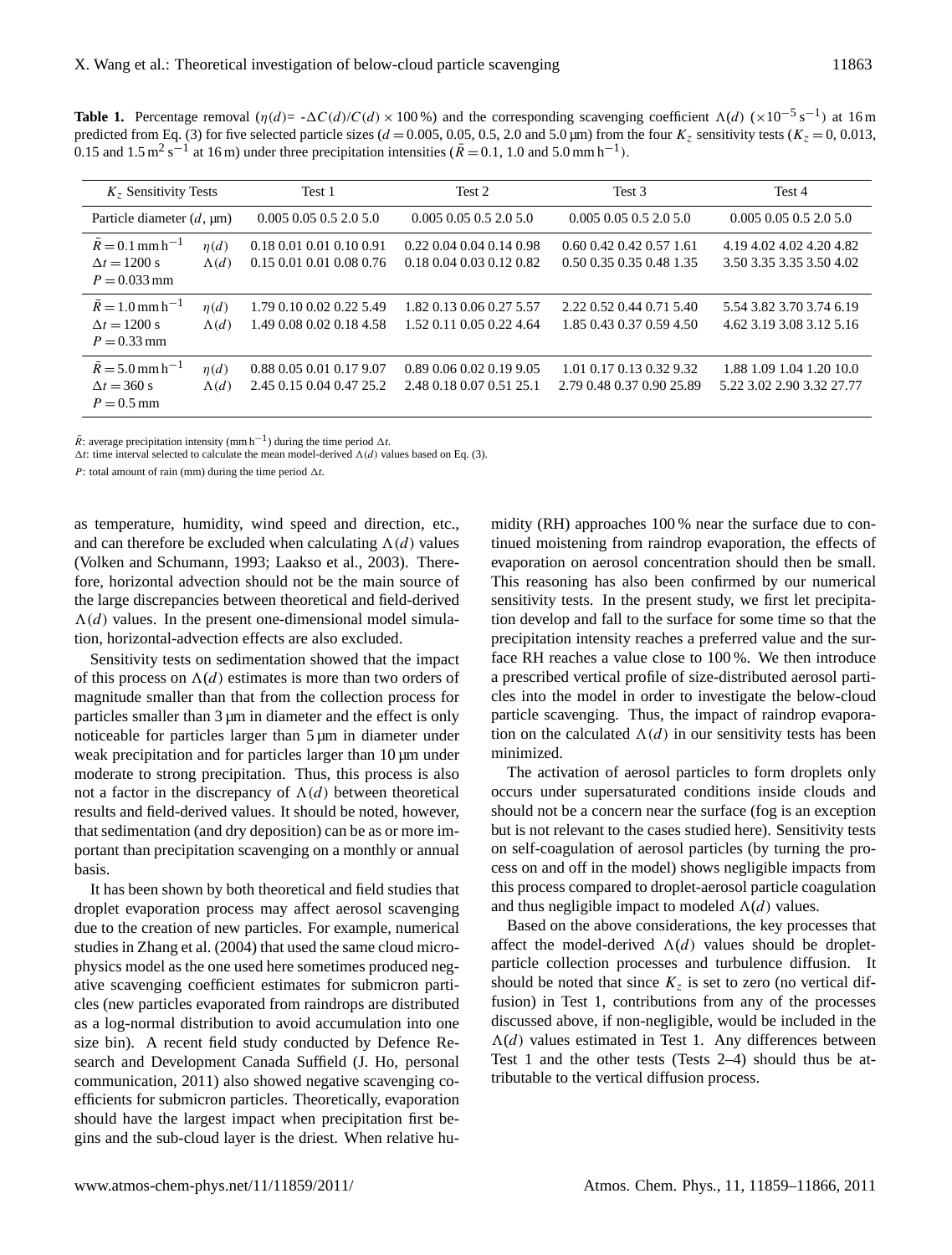# **3 Results**

# **3.1** The effect of turbulent diffusion on  $\Lambda(d)$

The modeled  $\Lambda(d)$  distributions for the three different precipitation intensities with four different  $K<sub>z</sub>$  profiles (a total of 12 model runs) are shown in Fig. 2 (see four colored solid lines in each panel). Concentration changes (in terms of percentage, hereafter referred to  $\eta(d)$  and the corresponding  $\Lambda(d)$  values for five selected particle sizes are presented in Table 1 for these 12 model runs. Also shown in Fig. 2 are  $\Lambda(d)$  distributions from two theoretical formulations, Mircea et al. (2000) (black dashed line) and Andronache et al. (2006) (black solid line), which represent the range of existing theoretical formulations (see Wang et al., 2010). Both of these parameterizations were developed based on the concept of collection efficiency discussed by Slinn (1983). The parameterization of Mircea et al. (2000) takes into account the three most important collection mechanisms for below-cloud particle scavenging (Brownian diffusion, interception, and inertial impaction) while that of Andronache et al. (2006) considers several additional collection mechanisms due to thermophoresis, diffusiophoresis, and electrostatic forces.

With the vertical diffusion coefficient set to 0 in Test 1,  $\Lambda(d)$  calculated from modeled concentrations using Eq. (3) is mainly a result of particle-droplet collection (collision and coalescence) processes. Contributions from other processes are negligible as discussed in Sect. 2.4. As expected,  $\Lambda(d)$ calculated for Test 1 fall in between the two black lines representing the range of existing theoretical  $\Lambda(d)$  formulations for all particle sizes for the three precipitation intensities considered (Fig. 2). The differences between the  $\Lambda(d)$  distribution calculated for Test 1 and the two theoretical  $\Lambda(d)$  formulations are simply caused by differences in their treatments of collection efficiency, droplet spectrum, and to a less extent, terminal fall velocity, and these differences in  $\Lambda(d)$  are generally within one order of magnitude (Wang et al., 2010). As shown in Fig. 2, these theoretical  $\Lambda(d)$  distributions (including Test 1 here) are also of the same order of magnitude as those calculated for one controlled experiment of Sparmacher et al. (1993), for which turbulence effects were minimized. However, they are almost two orders of magnitudes smaller than  $\Lambda(d)$  values derived from the majority of other field experiments.

In Test 1, large particles of diameter 5 µm are removed by 1 % and 5 %, respectively, under weak  $(\bar{R} = 0.1 \text{ mm h}^{-1})$ and moderate  $(\bar{R} = 1.0 \text{ mm h}^{-1})$  precipitation intensities in just 20 min, and by 9% under strong precipitation intensity  $(\bar{R} = 5.0 \text{ mm h}^{-1})$  in just 6 min (Table 1). In comparison, very small particles of diameter 0.005 µm are removed by  $0.2-2\%$ , particles of diameter 2 µm are removed by 0.1– 0.2 %, and particles with diameters in the 0.05–0.5 µm range are removed by  $\langle 0.1 \rangle$  under the same precipitation conditions. While percentage concentration change  $\eta(d)$  increases substantially (by a factor of 2 to 10) from weak precipitation intensity (with 0.033 mm total precipitation) to moderate precipitation intensity (with 0.33 mm total precipitation), it actually decreases from moderate precipitation intensity to strong precipitation intensity (with 0.5 mm total precipitation) for all particle sizes except particles of 5 diameter  $\mu$ m. Apparently, different droplet spectra associated with different precipitation intensities have caused these differences. These results suggest that the use of only precipitation amount is not sufficient to estimate the aerosol amount scavenged by different precipitation intensities correctly.

When the effect of vertical diffusion is considered in the model,  $\Lambda(d)$  values calculated using Eq. (3) increase as can be seen from the results for Tests 2–4 shown in Fig. 2 and in Table 1. For a very small but non-zero  $K<sub>z</sub>$  value (Test 2:  $0.013 \text{ m}^2 \text{ s}^{-1}$  at 16 m height),  $\Lambda(d)$  only increases significantly for submicron particles and under weak precipitation conditions (Fig. 2a). When  $K_z$  is increased to  $0.15 \text{ m}^2 \text{ s}^{-1}$ at 16 m (Test 3),  $\Lambda(d)$  increases markedly relative to Test 2, i.e. by a factor of 5 to 10 for submicron particles under all precipitation conditions. However, the contribution of turbulent diffusion is negligible for very small  $\left($  < 0.01 µm diameter) and very large  $(>3 \mu m)$  particles under moderate to strong precipitation conditions due to their already very high  $\Lambda(d)$  values (associated with Brownian diffusion and inertial impaction, respectively). These Test 3  $\Lambda(d)$  values are still smaller, however, than those from the majority of field measurements. Finally, when  $K_z$  is increased to a value representative of fully unstable turbulent conditions (Test 4:  $1.5 \text{ m}^2 \text{ s}^{-1}$  at 16 m), predicted  $\Lambda(d)$  values increase to a level comparable to the field measurements. It should be noted that under rainy conditions the turbulence intensity is generally strong, even at night. Thus, the  $K<sub>z</sub>$  values considered in Test 4 are more representative of rainy conditions than those applied in Tests 1–3. These results suggest that most of the discrepancy between theoretical and field-derived  $\Lambda(d)$ distributions can be explained by the contribution of vertical turbulent diffusion, which is not considered in current theoretical  $\Lambda(d)$  formulations but which likely contributed to the  $\Lambda(d)$  values obtained in the field experiments.

It is also evident that the impact of vertical turbulent diffusion varies strongly with particle size. Comparing results for the fully-turbulent-diffusion (Test 4) and no-diffusion (Test 1) cases, for particles of diameter 5  $\mu$ m,  $\eta$ (d) increases by a factor of 5 (from 1 to 5 %) under weak precipitation condition but by much less under moderate and strong precipitation conditions (Table 1). In comparison,  $\eta(d)$  for particles of diameter 0.005 µm increases by a factor of 20 (from 0.2 % to 4 %) under weak precipitation conditions and by a factor of 2 to 3 under moderate and strong precipitation conditions (from 1.8 % to 5.5 % and from 0.9 % to 1.9 %, respectively). Most notably,  $\eta(d)$  for particles of diameter 0.5  $\mu$ m increases by two to three orders of magnitude (from 0.01–0.04 % to a few percent) for all precipitation conditions. Overall, turbulent diffusion has the largest impact for submicron particles under weak precipitation conditions.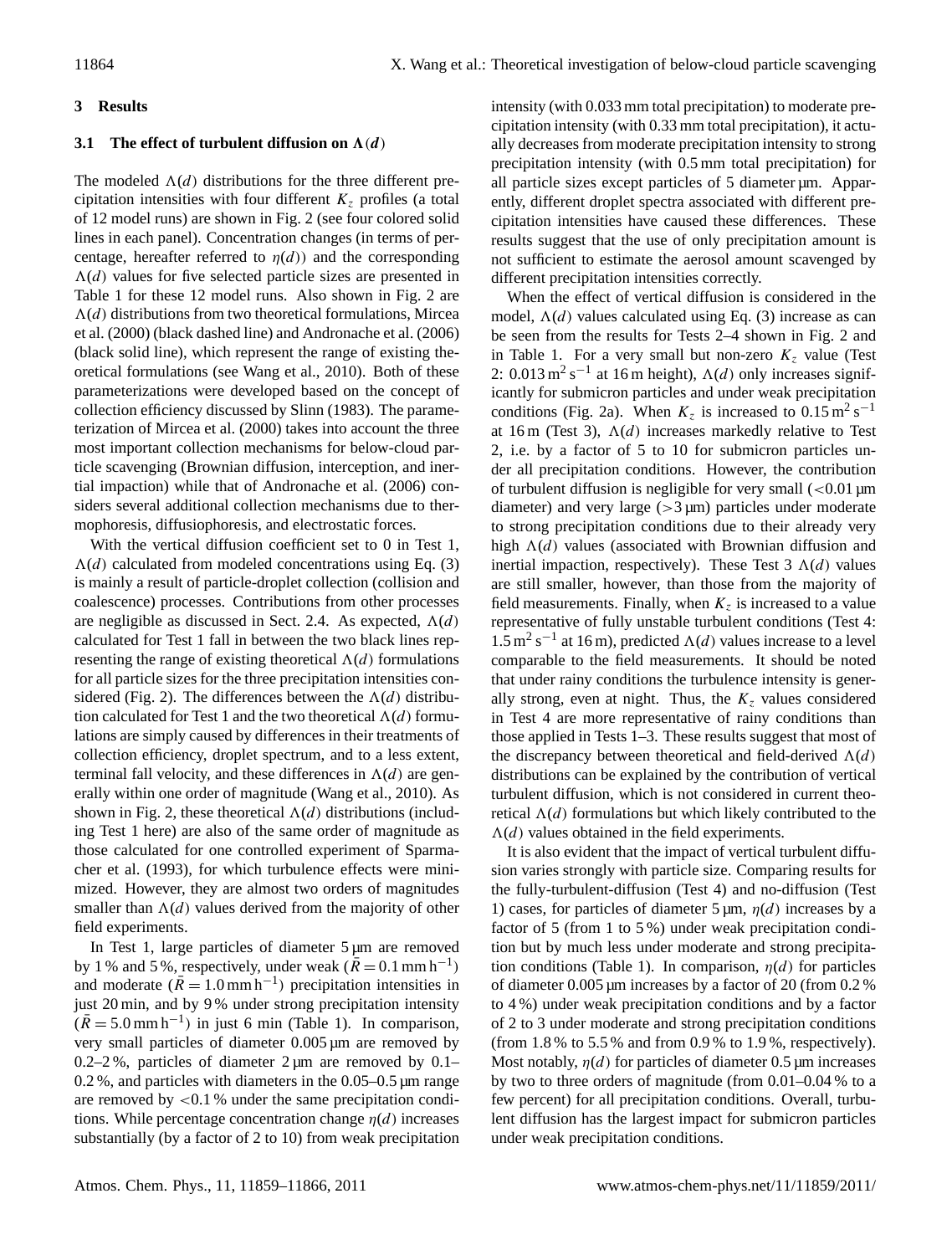| $Kz$ Sensitivity Tests                                          |                           | Test 1                                                 | Test 2                                                 | Test <sub>3</sub>                                        | Test 4                                                    |
|-----------------------------------------------------------------|---------------------------|--------------------------------------------------------|--------------------------------------------------------|----------------------------------------------------------|-----------------------------------------------------------|
| Particle diameter $(d, \mu)$                                    |                           | $0.005$ 0.05 0.5 2.0 5.0                               | $0.005$ 0.05 0.5 2.0 5.0                               | $0.005$ 0.05 0.5 2.0 5.0                                 | $0.005$ 0.05 0.5 2.0 5.0                                  |
| $R = 0.3$ mm h <sup>-1</sup><br>$\Delta t = 3$ h<br>$P = 0.91$  | $\eta(d)$<br>$\Lambda(d)$ | 16.84 0.95 0.18 0.11 1.95<br>1.56 0.09 0.02 0.01 0.18  | 16.82 1.22 0.50 1.22 2.70<br>1.56 0.11 0.05 0.11 0.25  | 17.60 1.94 1.22 5.66 17.28<br>1.63 0.18 0.11 0.52 1.60   | 64.28 25.23 17.76 41.15 51.10<br>5.95 2.34 1.64 3.81 4.73 |
| $R = 0.36$ mm h <sup>-1</sup><br>$\Delta t = 6$ h<br>$P = 2.15$ | n(d)<br>$\Lambda(d)$      | 39.65 2.56 0.43 0.44 14.66<br>1.84 0.12 0.02 0.02 0.68 | 39.45 3.03 1.07 3.12 19.68<br>1.83 0.14 0.05 0.14 0.91 | 52.36 4.41 12.79 32.76 76.07<br>2.42 0.20 0.59 1.52 3.52 | 87.79 35.02 24.20 76.12 81.78<br>4.06.1.62.1.12.3.52.3.79 |

**Table 2.** Same as Table 1 but after 3 and 6 h of weak precipitation only.

#### **3.2 Results from longer model runs**

The results presented in Sect. 3.1 suggest that under fully turbulent conditions (Test 4) an appreciable fraction of particles of all sizes is removed in a short time interval (20 min and 6 min), whereas almost no submicron particles is removed in the same time interval under non-turbulent conditions (Test 1). As discussed in Sect. 2.4.1, it takes hours under weak precipitation conditions for a measurable fraction of submicron particles to be scavenged. To verify the conclusions reached in Sect. 3.1, an additional set of four simulations has been conducted with CARMA for weak precipitation conditions. Each simulation lasts more than 6 h and hence is more like a field experiment. The percentage concentration change  $\eta(d)$ and the corresponding  $\Lambda(d)$  calculated after 3 and 6 h of each of these simulations are shown in Table 2 for the same five selected particle sizes.

After three or six hours of weak precipitation, 0.1 to 40 % of particles of different sizes are scavenged under noturbulence conditions while 18 to 88 % of particles are removed under fully turbulent conditions. The average precipitation intensity during the first 3 h is  $0.3$  mm h<sup>-1</sup> and during all 6 h is  $0.36$  mm h<sup>-1</sup>; both values fall in between the cases of weak and moderate precipitation intensities shown in Table 1. Thus,  $\Lambda(d)$  values shown in Table 2 should be comparable to those  $\Lambda(d)$  values shown in Table 1 for weak and moderate precipitation conditions. This is indeed the case. For most particle sizes, no significance difference in calculated  $\Lambda(d)$  values is found between Tables 1 and 2, especially for particles in the  $0.05$  to  $2 \mu m$  diameter range. The differences for the smallest  $(0.005 \,\text{\mu m})$  and largest  $(5 \,\text{\mu m})$  particles can be explained by differences in precipitation intensity and averaging time as discussed in Sect. 2.4. Thus, the results from these longer simulations support the conclusions reached in Sect. 3.1 from shorter sampling.

### **4 Discussion and recommendations**

Numerical sensitivity tests are designed for a detailed aerosol-cloud microphysics model to quantify the contribution of vertical turbulent diffusion to below-cloud particle scavenging by rain. Even weak turbulent diffusion can enhance  $\Lambda(d)$  significantly for submicron particles but has little impact on very small  $(<0.01 \,\mu m$ ) or very large  $(5.0 \,\mu m)$  particles. Strong turbulent diffusion can increase  $\Lambda(d)$  by more than two orders of magnitude for submicron particles and by more than one order of magnitude for smaller particles. The contribution of turbulent diffusion to  $\Lambda(d)$  is also shown to vary inversely with precipitation intensity.

The results presented here suggest that vertical diffusion alone can explain almost all of the discrepancies between theoretical and field-derived  $\Lambda(d)$  for particles in the 0.01 to 3 µm diameter range for which size-specific field data are available. This suggests in turn that existing theoretical formulations for  $\Lambda(d)$  can be applied without modification in those aerosol transport models in which a vertical diffusion term is already included in the mass continuity equation, although the recommendation in Wang et al. (2010) that the theoretical  $\Lambda(d)$  parameterization that predicts the highest scavenging coefficient values should be used still holds.

Although the present study quantifies the contributions of turbulent diffusion to the well-known discrepancies between theoretical and measured  $\Lambda(d)$ , other factors not considered here may also play a role. For example, flow fluctuations in the wake behind falling raindrops may enhance the collection of the aerosol particles to the rear of the drops. Electrostatic attraction may also enhance the collection of submicron particles in the wake region of the drop (Berg, 1970). The number of particles collected in the wake region of a drop may be larger by an order of magnitude or more than the number collected on the front side of the drop (Asset and Hutchins, 1967). Another earlier study reported collection efficiencies above unity and up to 2 and explained the large values of collision efficiency by a combination of wake effect and electrostatic charge effects, but the effects favor collection of very large particles (i.e. particles larger than 26 µm in diameter) rather than submicron particles (Engelmann, 1965). Quantification of the wake effect requires further study.

It is also recommended that future field studies of precipitation scavenging should if possible be designed to include aerosol particles smaller than 0.01 µm in diameter as well as other particle sizes. It is also recommended that field measurements be made simultaneously under both natural and controlled environmental conditions so that the effect